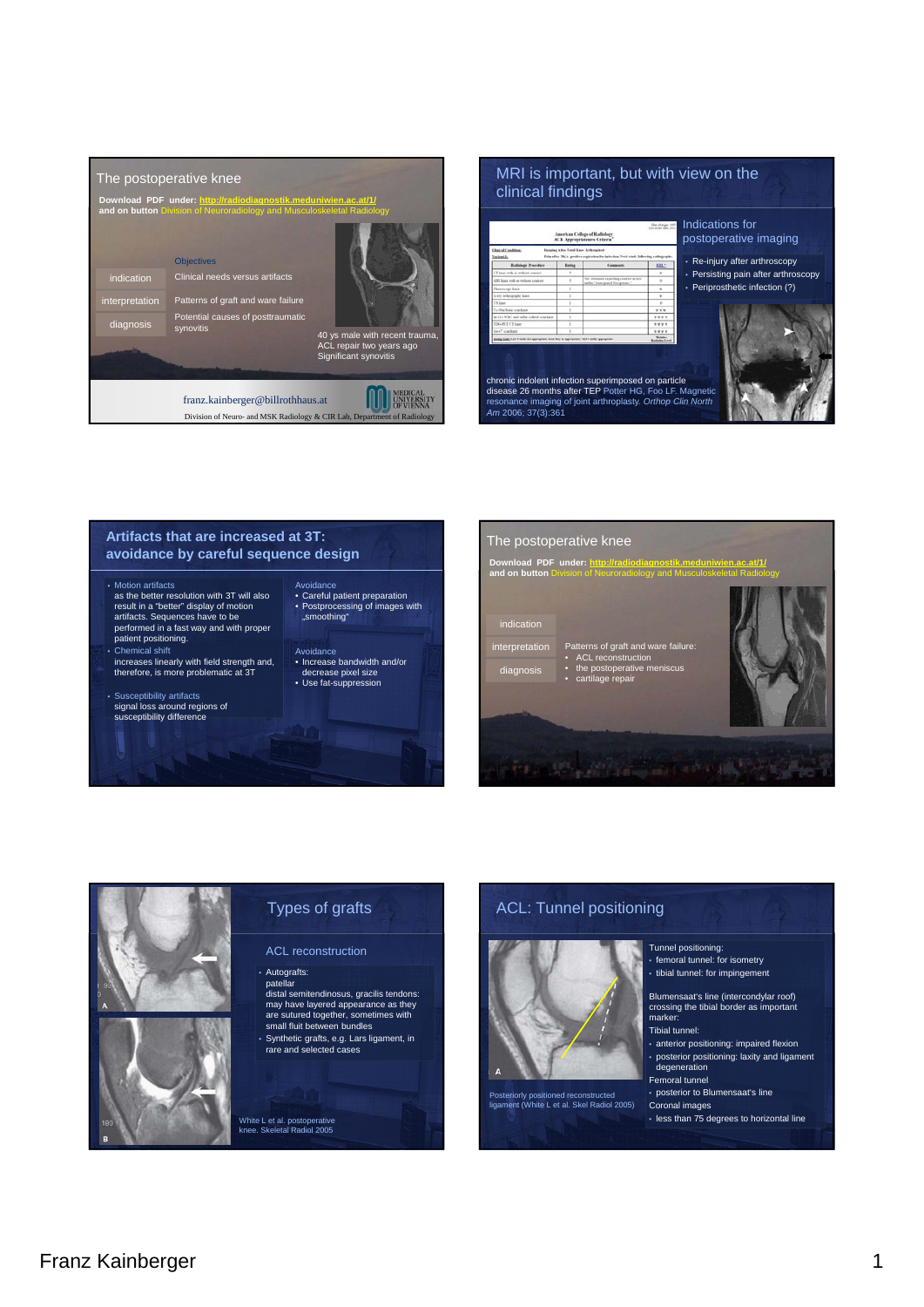

# The importance of tunnel

, we could not conclude that a nonanatomical tunnel placement/graft orientation will definitely lead to ACL

graft orientation in failed anterior cruciate ligament reconstruction: a clinical and imaging analysis. International Orthopaedics (SICOT) (2012) 36:845





impingement

#### Types of graft failure I

• Graft impingement (initial decreased range of motion with eventual graft failure). Notchplasty may be preventive • Tibial tunnel enlargement secondary to graft laxity and knee instability.

With endobutton fixation increased risk of cystic graft degeneration and of tunnel widening due to the so-called ''windshield wiper'' effect of the graft

42 ys male with slightly widened tibial tunnel



### Scar formation with reduced movements

#### Types of graft failure II

• Arthrofibrosis: rare Cyclops lesion: focal pseudotumor ventral to ACL graft (may be due to residual old ACL) • postoperative Hoffitis

Cyclops lesion (Gnannt R et al. JMRI 2011)



Hoffa's fat pad with proliferative synovitis Ganglionic cyst after ACL reconstruction in 1974



#### Hyperintense signal within 6 - 12 months is normal Different stages have been described but no agreement exists about the time frames within 2 years after surgery: • Early period (1 – 12 months) • Remodelling (2 - 18 months) • Maturation (3 – 49 months) Problematic direct transmission of animal data to the human situation DDx secondary degeneration due to malpositioning Claes S et al. The ''Ligamentization'' Process in Anterior Cruciate Ligament Reconstruction: a systematic review. Am J Sports Med 2011 The ligamentization of the ACL

Graft is enveloped by synovial tissue with graft vascularization: mild increased signal intensity on T1- and T2 during next 12–18 months. Following which, the signal intensity characteristics approach those of native ACL.

# **Anterior cruciate ligament: 3D oblique reconstruction** Horng A et al. 2009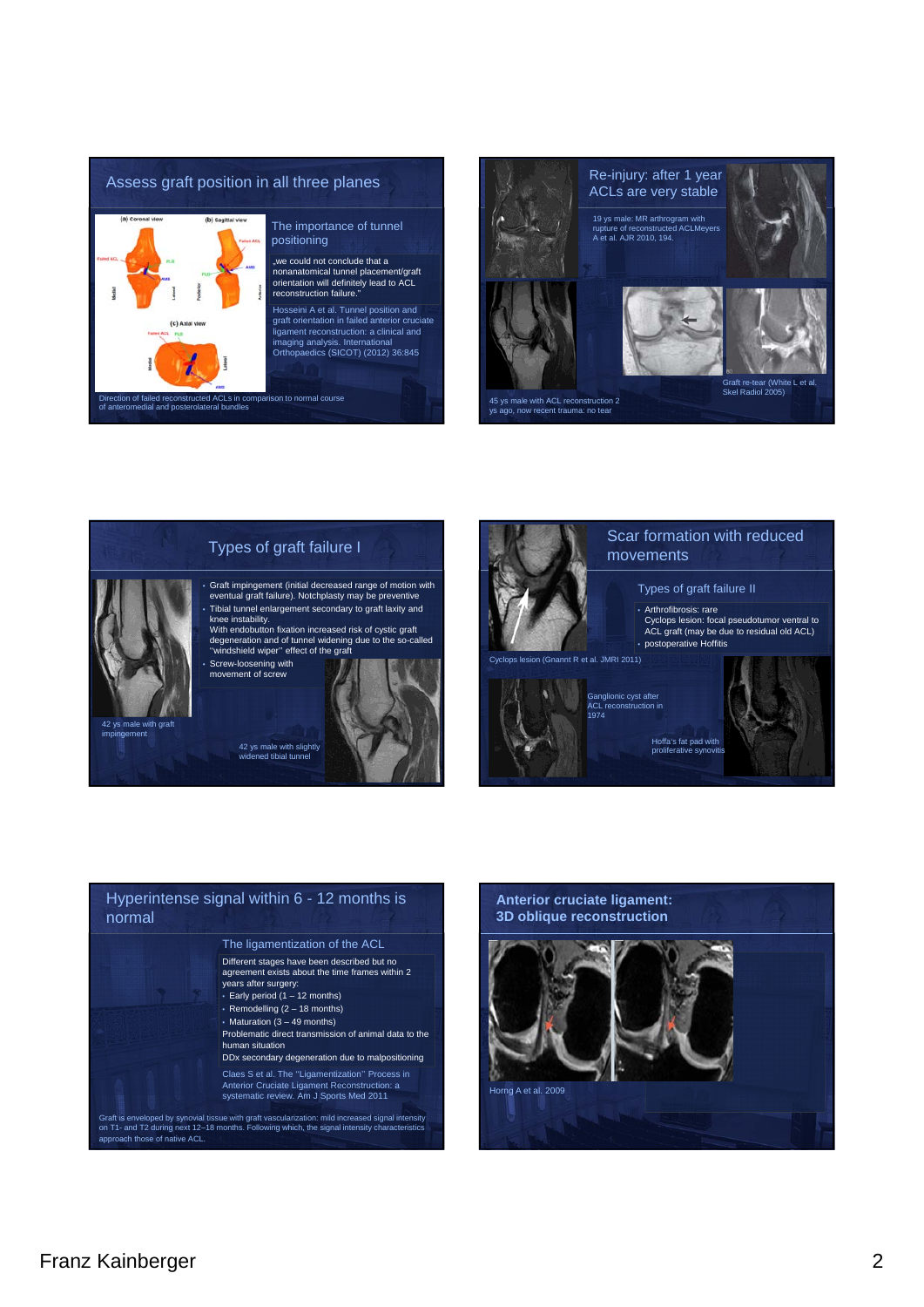





#### The postoperative meniscus



#### DDx postoperative scar vs retear

- Fluid signal within meniscus indicates retear
- MR-arthrography may be helpful • In the context with clinical findings conventional MRI is highly sensitive (White L et al.)



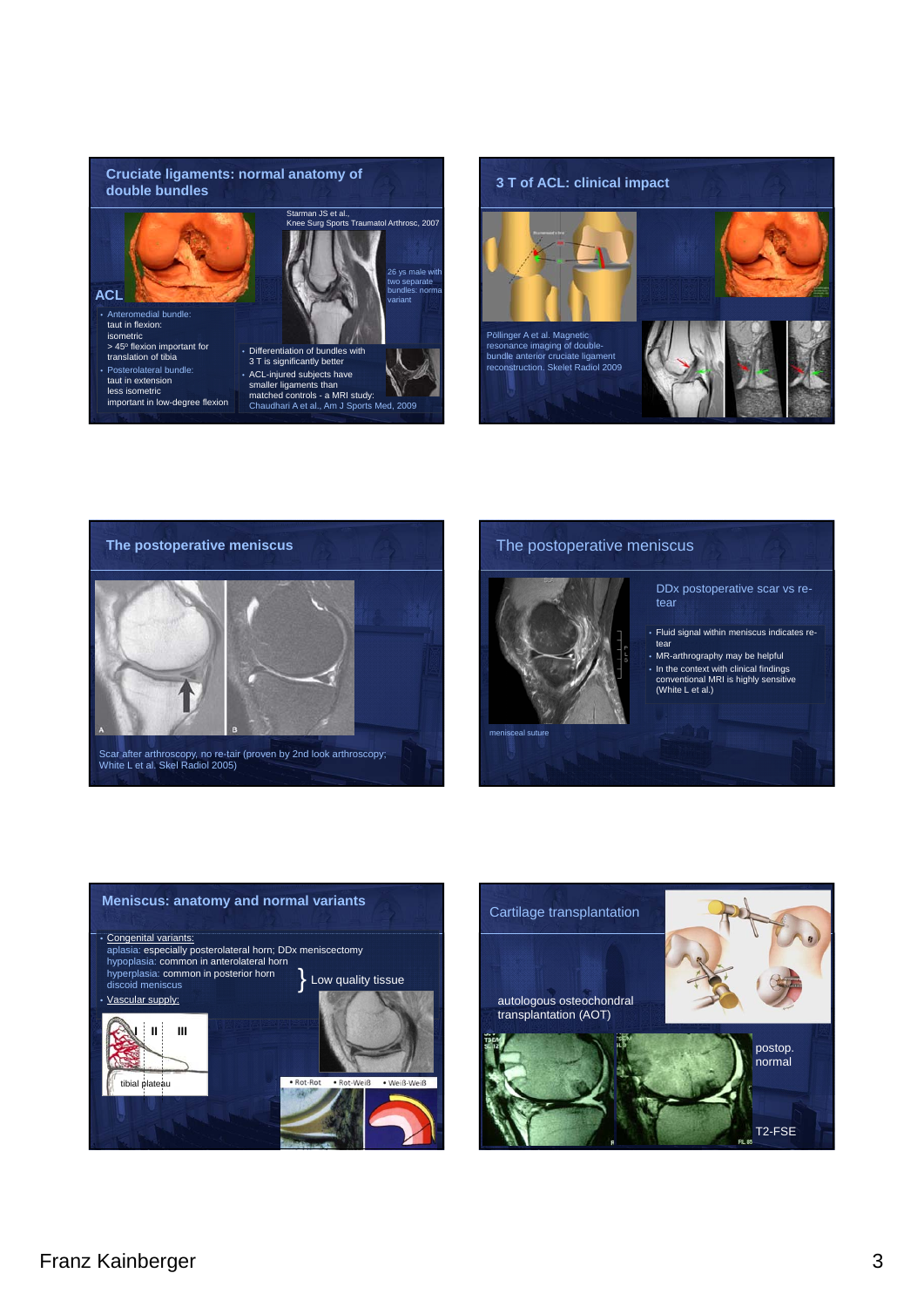